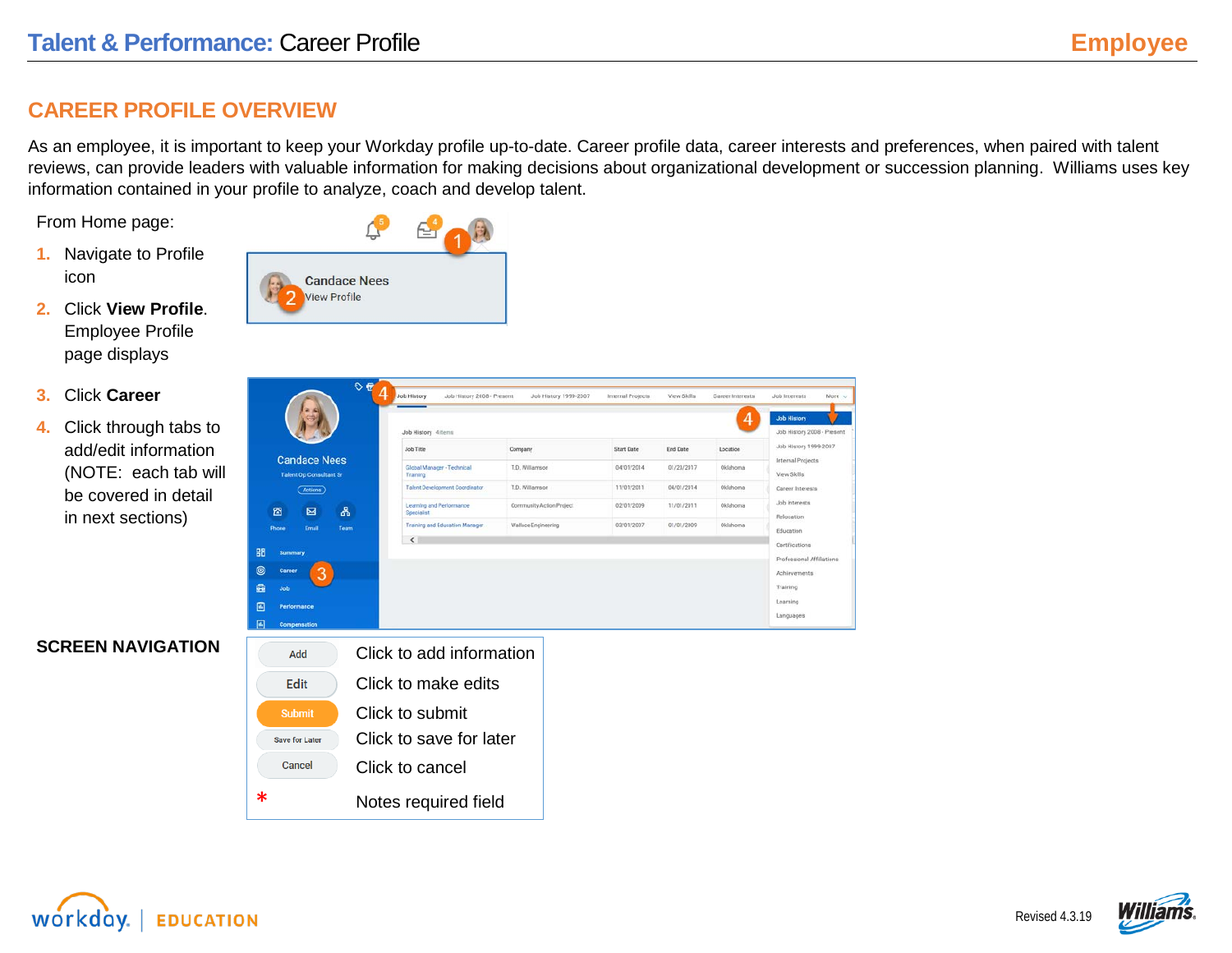| <b>FREQUENTLY ASKED</b><br><b>QUESTIONS</b> | <b>What is a Career Profile?</b>    |                                                                                                                                                                                                                   | It's a Workday tab that makes it easy for employees to share basic career information about<br>themselves such as work experience, education, and skills with leaders and other employees.                          |    |                |                   |           |  |
|---------------------------------------------|-------------------------------------|-------------------------------------------------------------------------------------------------------------------------------------------------------------------------------------------------------------------|---------------------------------------------------------------------------------------------------------------------------------------------------------------------------------------------------------------------|----|----------------|-------------------|-----------|--|
|                                             | Who can see my data?                |                                                                                                                                                                                                                   | Your personal data is always protected. Employee views of other employees is limited to picture, title,<br>organization, and professional experience. For more detail, reference table below.                       |    |                |                   |           |  |
|                                             | Why should I update my              |                                                                                                                                                                                                                   | Updating your Career Profile provides visibility to your experience and skills. Keeping your Career                                                                                                                 |    |                |                   |           |  |
|                                             |                                     | <b>Career Profile in Workday?</b>                                                                                                                                                                                 | Profile updated provides your leader visibility to your skills, experience, aspirations, career interests<br>and mobility preferences and also makes it easy to apply for internal job postings because your skills |    |                |                   |           |  |
|                                             |                                     |                                                                                                                                                                                                                   | and work experience will transfer over into the job application.                                                                                                                                                    |    |                |                   |           |  |
|                                             | What happens if I do not            | complete my Career Profile?                                                                                                                                                                                       | Updating your Career Profile is optional but highly encouraged.                                                                                                                                                     |    |                |                   |           |  |
|                                             | populated in my profile?            | Why is some data already                                                                                                                                                                                          | If you were hired with Williams AFTER October 1, 2018, some of your career profile data was<br>populated through the hiring process. Update/edit as needed.                                                         |    |                |                   |           |  |
| <b>TAB DEFINITIONS &amp;</b>                |                                     |                                                                                                                                                                                                                   |                                                                                                                                                                                                                     |    |                | <b>Visibility</b> |           |  |
| <b>VISIBILITY</b>                           |                                     |                                                                                                                                                                                                                   |                                                                                                                                                                                                                     | EE | Othei          | Your              | <b>HR</b> |  |
|                                             | Field                               |                                                                                                                                                                                                                   | <b>Description</b><br>Input details related to your complete work history <b>INCLUDING</b> Williams. You also may upload your                                                                                       |    | EE's           | Mgr               |           |  |
|                                             | Job History                         |                                                                                                                                                                                                                   | resume (click Upload My Experience button) and WD automatically populates details                                                                                                                                   |    | $\blacksquare$ |                   |           |  |
|                                             | Job History<br>2008 - Present       |                                                                                                                                                                                                                   | Historical Williams job data from 2008 to present                                                                                                                                                                   |    |                |                   |           |  |
|                                             | Job History<br>1999 - 2007          |                                                                                                                                                                                                                   | Historical Williams job data from 1999 to 2007                                                                                                                                                                      |    |                |                   |           |  |
|                                             | Internal<br>Projects                | Input details related to projects/teams that you've participated in during your career (including Williams).                                                                                                      |                                                                                                                                                                                                                     |    |                |                   |           |  |
|                                             | <b>Skills</b>                       |                                                                                                                                                                                                                   | Select skills from dropdown by category. You may select more than one. If you cannot find skill in<br>dropdown; type in new skill and information will be routed for review and potential follow-up.                |    |                |                   |           |  |
|                                             | Career<br><b>Interests</b>          | applicable.                                                                                                                                                                                                       | Select overall career interests from dropdown. You may select more than one. Add comments as<br>appropriate. This information flows to/from your worker profile and Individual Development Plan, if                 |    |                |                   |           |  |
|                                             | <b>Job Interests</b>                |                                                                                                                                                                                                                   | Select role(s) into which you'd like to develop. This information flows to/from your worker profile and<br>Individual Development Plan, if applicable.                                                              |    |                |                   |           |  |
|                                             | Relocation                          |                                                                                                                                                                                                                   | Input details regarding your willingness & ability to relocate both short and long term. This information<br>flows to/from your worker profile and Individual Development Plan, if applicable.                      |    |                |                   |           |  |
|                                             | <b>Education</b>                    | Input your education history by selecting from the available dropdowns. If you cannot find institution in<br>dropdown; type in new institution and information will be routed for review and potential follow-up. |                                                                                                                                                                                                                     |    | $\blacksquare$ |                   |           |  |
|                                             | Certifications                      | Input certifications earned and other relevant details. If you cannot find certification in dropdown; type in<br>new certification and information will be routed for review and potential follow-up.             |                                                                                                                                                                                                                     |    |                |                   |           |  |
|                                             | Professional<br><b>Affiliations</b> | Input details related to professional affiliations of which you are a member, volunteer, mentor, committee<br>or board member, etc.                                                                               |                                                                                                                                                                                                                     |    |                |                   |           |  |
|                                             | <b>Achievements</b>                 |                                                                                                                                                                                                                   | Input awards or other recognition received during your career (including Williams).                                                                                                                                 |    |                |                   |           |  |
|                                             | Training                            |                                                                                                                                                                                                                   | Input relevant external training or internal training not completed through Williams' learning system.                                                                                                              |    | $\bullet$      |                   |           |  |
|                                             | Learning                            |                                                                                                                                                                                                                   | This section automatically populates and displays your Williams learning completions.                                                                                                                               |    |                |                   |           |  |
|                                             | Languages                           |                                                                                                                                                                                                                   | Input language(s) other than English that you're able to read, speak and/or write.                                                                                                                                  |    |                |                   |           |  |



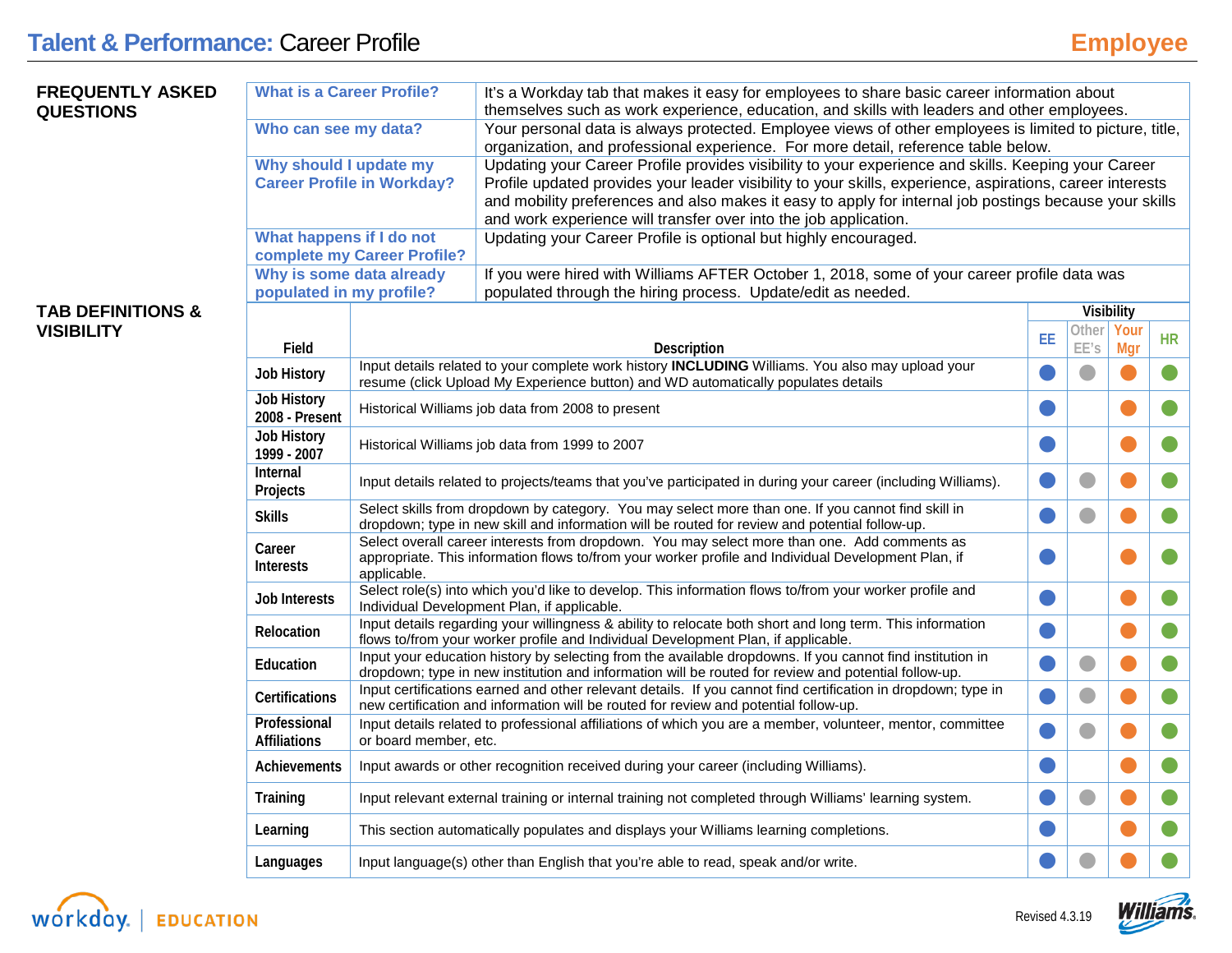# **MANAGE JOB HISTORY**

Input details related to your complete work history **INCLUDING** Williams. You also may upload your resume (click **Upload My Experience**) and WD automatically populates details.

- **1.** Click **Job History**
- **2.** Click **Add**
- **3.** Enter Job Title
- **4.** Select Company from dropdown (if not listed, check box and enter company for review and possible followup)
- **5.** Enter job start date
- **6.** Enter job end date
- **7.** Enter brief description of job responsibilities and achievements
- **8.** Enter job Location
- **9.** Enter job Reference
- **10.** Enter reference Contact Information
- **11.** Click **Add** to add additional job history
- **12.** Click **Submit**
- **13.** Click **Done** to complete step



# **UPLOAD MY EXPERIENCE**

- **1.** Click **Upload My Experience**
- **2.** Click **Select Files** to browse for a file. You can also drag your file into the region.
- **3.** Locate file, double click to select
- **4.** Click **OK**

**NOTE**: Workday initiates background process to upload Career Profile data. After process has completed, notification displays.

**NOTE**: Workday does NOT attach source document to employee profile.

- **5.** Review Education entries for accuracy, click **Edit** to revise or **Delete** to remove from profile
- **6.** Click **Next** to proceed to Job History section and edit/delete as needed
- **7.** Click **Submit**
- **8.** Click **Done** to complete step





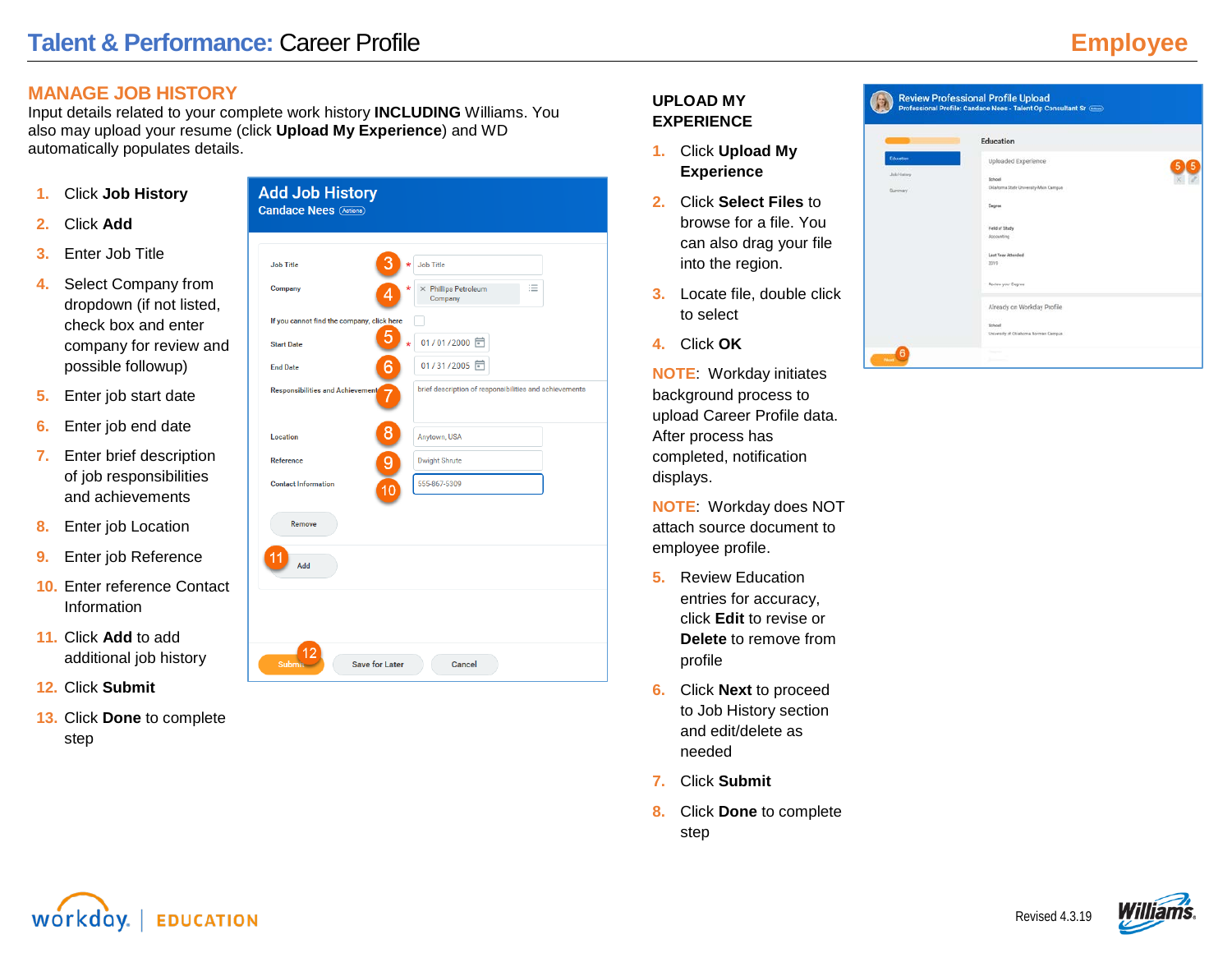### **MANAGE INTERNAL PROJECTS**

Internal projects reflect details related to projects/teams that you've participated in during your career (including Williams).

- **1.** Click **Internal Projects**
- **2.** Click **Add**
- **3.** Enter Internal Project title
- **4.** Enter brief project **Description**
- **5.** Enter Start Date
- **6.** Enter End Date
- **7.** Enter Project Leader
- **8.** Click **Add** to add additional internal projects
- **9.** Click **Submit**
- **10.** Click **Done** to complete step



# **MANAGE SKILLS**

Skills display on your profile and represent your knowledge and abilities. Select skills from dropdown by category. You may select more than one. If you cannot find skill in dropdown; type in new skill and information will be routed for review and potential follow-up.

- **1.** Click **View Skills**
- **2.** Click **Edit Skills**
- **3.** Select skills to from the category dropdown (if not listed, check box and enter company for review and possible followup)
- **4.** Continue to select skills as needed
- **5.** Click **OK**
- **6.** Click **Done** to complete step





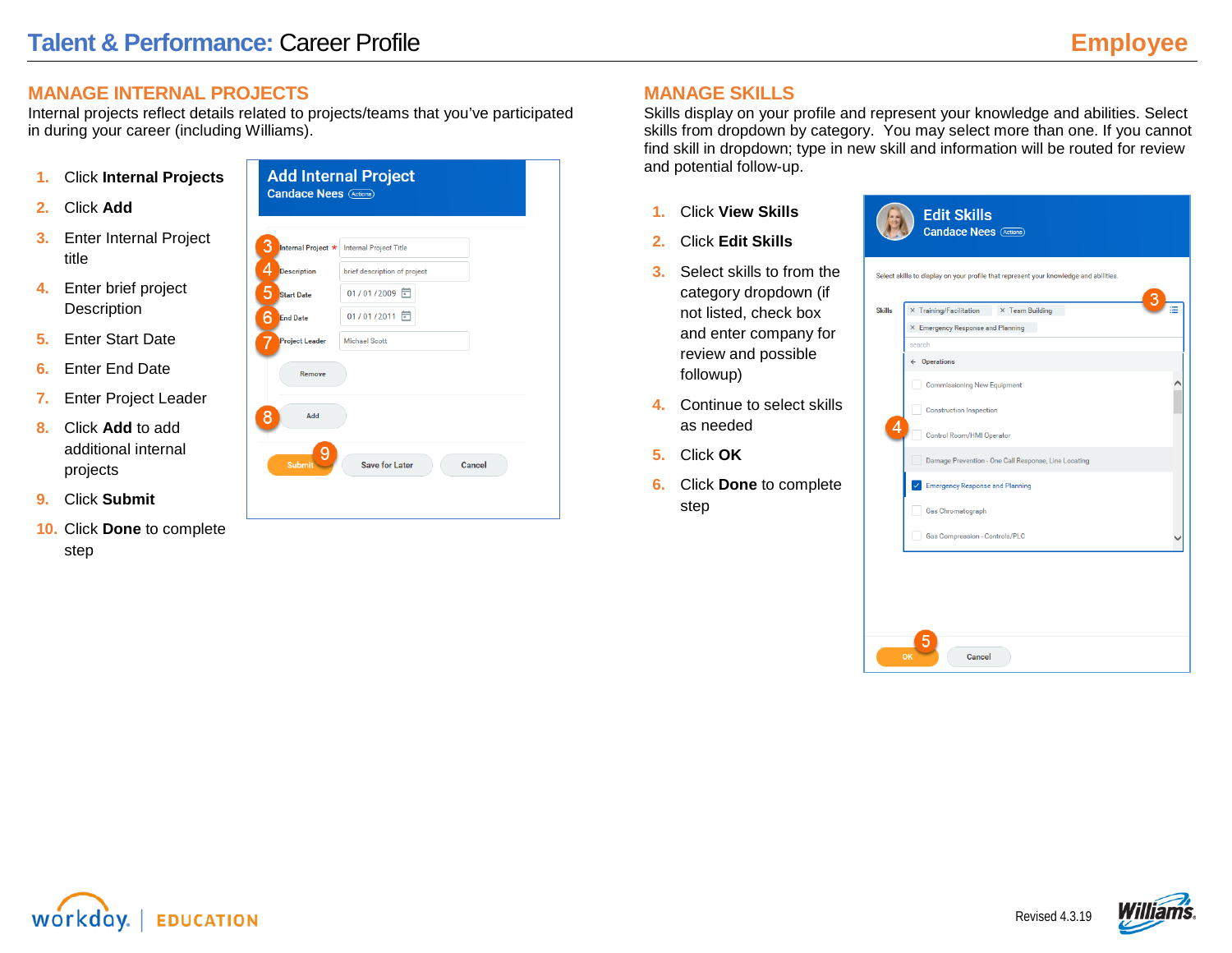# **MANAGE CAREER INTERESTS**

Select overall career interests from dropdown. You may select more than one. Add comments as appropriate. This information flows to/from your worker profile and Individual Development Plan, if applicable.

- **1.** Click **Career Interests**
- **2.** Click **Edit**
- **3.** Click the prompt icon to select a Career Preference from dropdown
- **4.** Select all preferences that apply
- **5.** Enter Career Interest notes to provide context
- **6.** Click **Submit**
- **7.** Click **Done** to complete step



# **MANAGE JOB INTERESTS**

Select role(s) into which you'd like to develop. This information flows to/from your worker profile and Individual Development Plan, if applicable.

- **1.** Click **Job Interests**
- **2.** Click **Edit**
- **3.** Click the prompt icon to select a Job Preference from dropdown
- **4.** Select all preferences that apply
- **5.** Enter Job Interest notes to provide context
- **6.** Click **Submit**
- **7.** Click **Done** to complete step





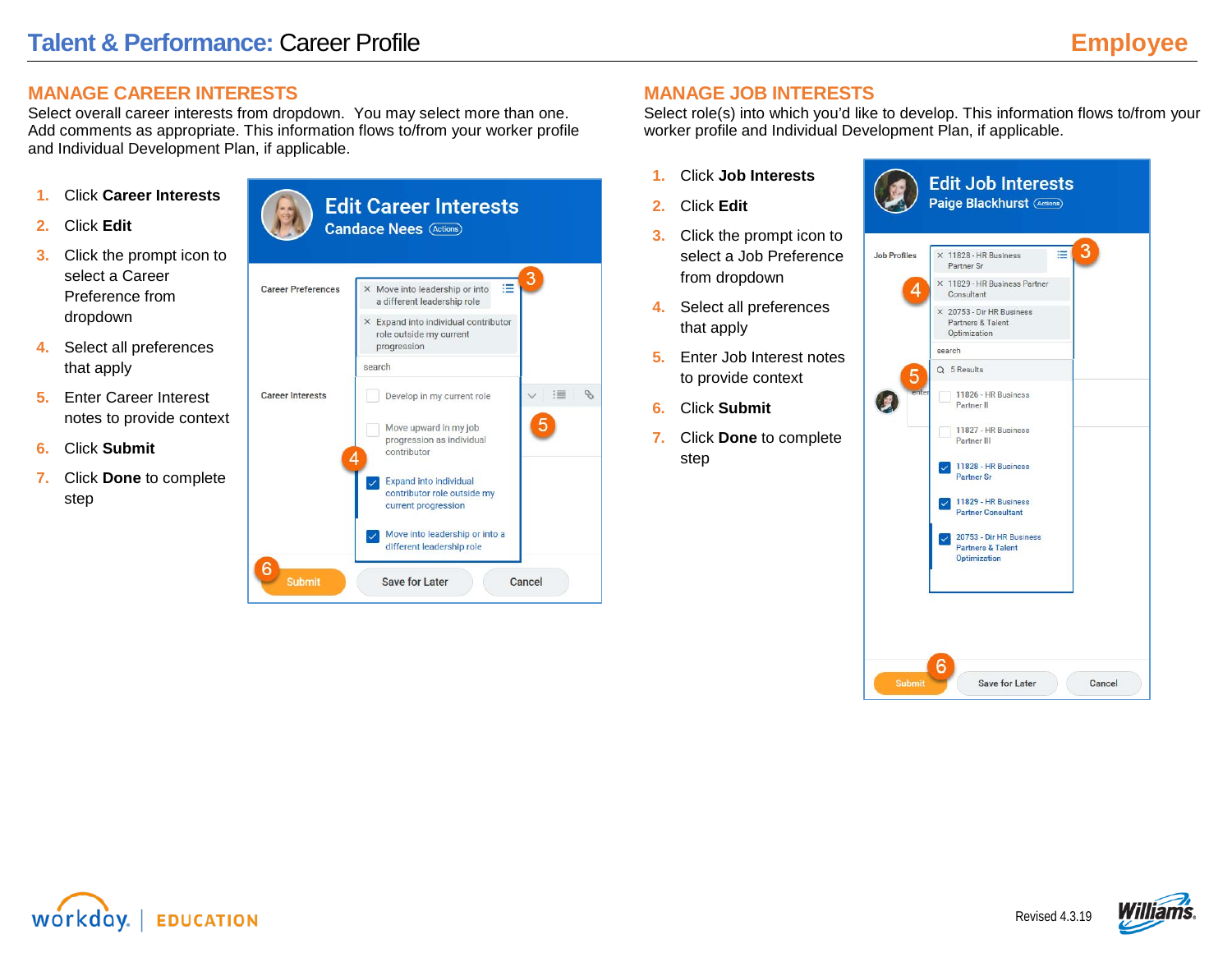# **Talent & Performance: Career Profile <b>Employee Employee**

#### **COMPARE JOBS**

Employees view comparison of current role and selected interested roles

**1.** Click **Compare to Job**

|                        | <b>Compare Worker to Jobs</b>                                                    |                                                                        |                                                                         | <b>ED</b><br>$\bullet$                                                     |
|------------------------|----------------------------------------------------------------------------------|------------------------------------------------------------------------|-------------------------------------------------------------------------|----------------------------------------------------------------------------|
| <b>Merg</b><br>6 heres |                                                                                  |                                                                        |                                                                         | $\mathbf{t}^{\mathcal{R}}$                                                 |
|                        | Page Blockhurst<br>Engineer - Talent Go Consultant 3rd<br>OK Tuba - Healtaschers | 11323 - 141 Supporter<br>Parker Sr.<br><b>JAR PHYRA</b>                | 11225 - 181 Business Partner<br><b>Consultant</b><br><b>Job PreTile</b> | 20753 - Dir 182 Business Partners<br>& Talent Outlesization<br>Joh Printin |
| Qualifications         |                                                                                  |                                                                        |                                                                         |                                                                            |
| Education              | Masters: Inquestrial Psychology<br>Bechelors: Psychology                         |                                                                        |                                                                         |                                                                            |
| Cartifications         |                                                                                  |                                                                        |                                                                         |                                                                            |
| Work Experience        |                                                                                  |                                                                        |                                                                         |                                                                            |
| Languages              |                                                                                  |                                                                        |                                                                         |                                                                            |
| Competenzies           | <b>CVEE: Ownpa</b>                                                               | <b>Business Animals</b>                                                | <b>Business Anumers</b>                                                 | Building Effective Teams                                                   |
|                        | <b>CVIII</b> : Communities                                                       | Colaborates & Champions<br>Industan                                    | Colaborates & Champions Inclusion                                       | Business Acurses                                                           |
|                        | <b>CVER Customers</b>                                                            | Currenable Flori                                                       | Communication                                                           | Dianas Leadership                                                          |
|                        | <b>CVEE EFficiency &amp; Effectiveness</b>                                       |                                                                        | Continuous Improvement                                                  | Collaborates & Champions Inslusion                                         |
|                        | <b>CVID Employees</b><br>O Main (S)                                              | Continuous Impiovement<br>Customer-Stakeholder Focus<br>$Q$ More $(1)$ | Customer Statisticitie: Focus<br>C More [7]                             | Communication<br>(CI) Hotel O                                              |

**4.** Click on role title to view competency requirements, learning suggestions, and employees currently in role for networking and career discussions.

|                                                      |                                                                                                                                                                                                                                                                                                                                                                                                                                                                                                                                                                                       | other referruation eyebarra sections to icondicate accivities. Prepares activity and progness reports required reformation eveneris operations. |
|------------------------------------------------------|---------------------------------------------------------------------------------------------------------------------------------------------------------------------------------------------------------------------------------------------------------------------------------------------------------------------------------------------------------------------------------------------------------------------------------------------------------------------------------------------------------------------------------------------------------------------------------------|-------------------------------------------------------------------------------------------------------------------------------------------------|
| <b>Qualifications</b>                                |                                                                                                                                                                                                                                                                                                                                                                                                                                                                                                                                                                                       |                                                                                                                                                 |
| Qualifications 1.000                                 |                                                                                                                                                                                                                                                                                                                                                                                                                                                                                                                                                                                       | 田 平田に                                                                                                                                           |
| Competencies                                         |                                                                                                                                                                                                                                                                                                                                                                                                                                                                                                                                                                                       |                                                                                                                                                 |
| Building Effective Teams                             |                                                                                                                                                                                                                                                                                                                                                                                                                                                                                                                                                                                       |                                                                                                                                                 |
| <b>Balmose Adulters</b>                              |                                                                                                                                                                                                                                                                                                                                                                                                                                                                                                                                                                                       |                                                                                                                                                 |
| Change Leadwahip.                                    |                                                                                                                                                                                                                                                                                                                                                                                                                                                                                                                                                                                       |                                                                                                                                                 |
| Collaborates & Champone Inclusion<br>Conveyerication |                                                                                                                                                                                                                                                                                                                                                                                                                                                                                                                                                                                       |                                                                                                                                                 |
| C Mara (TŠ)                                          |                                                                                                                                                                                                                                                                                                                                                                                                                                                                                                                                                                                       |                                                                                                                                                 |
| ٠                                                    |                                                                                                                                                                                                                                                                                                                                                                                                                                                                                                                                                                                       |                                                                                                                                                 |
| Popular for this Role                                | Job Postings - Internal Manager of Innovation, Suttorare Development & Analytics<br><b>Building Einsequery Procedures</b><br>This stander offers access the faced the safest way by available foot or a building during an amagengs adversion of the during service people, and how bi respect to a<br>medical entertaining at anoth. The course to specific to the Subschizer, Bot Lake City, and Philological Intern. Course Goals: - Fullow entertaining procedures for their affort when<br>$\triangleq \triangleq \triangleq \triangleq (1) \cdot 1$ integrates 1 differentials. |                                                                                                                                                 |
|                                                      |                                                                                                                                                                                                                                                                                                                                                                                                                                                                                                                                                                                       |                                                                                                                                                 |
|                                                      |                                                                                                                                                                                                                                                                                                                                                                                                                                                                                                                                                                                       | 印用。                                                                                                                                             |
| All Employees in Role<br>17 lumia                    | <b>Biby Flayers</b>                                                                                                                                                                                                                                                                                                                                                                                                                                                                                                                                                                   |                                                                                                                                                 |
|                                                      | <b>Sirgen Koles</b>                                                                                                                                                                                                                                                                                                                                                                                                                                                                                                                                                                   |                                                                                                                                                 |

#### **OPPORTUNITY GRAPH**

Employees can view Opportunity Graphs and use data for development planning, career pathing, and career conversations.

Employee sees actual historical next moves for employees previously in current job profile (Data based on 10 years of historical employee movements)

- **1.** Click **Opportunity Graph** on Job Interest tab
- **2.** View Job Title, Description and % of employees who next moved to this role
- **3.** Click slices to view various next roles & descriptions

**EDUCATION** 

workdov.





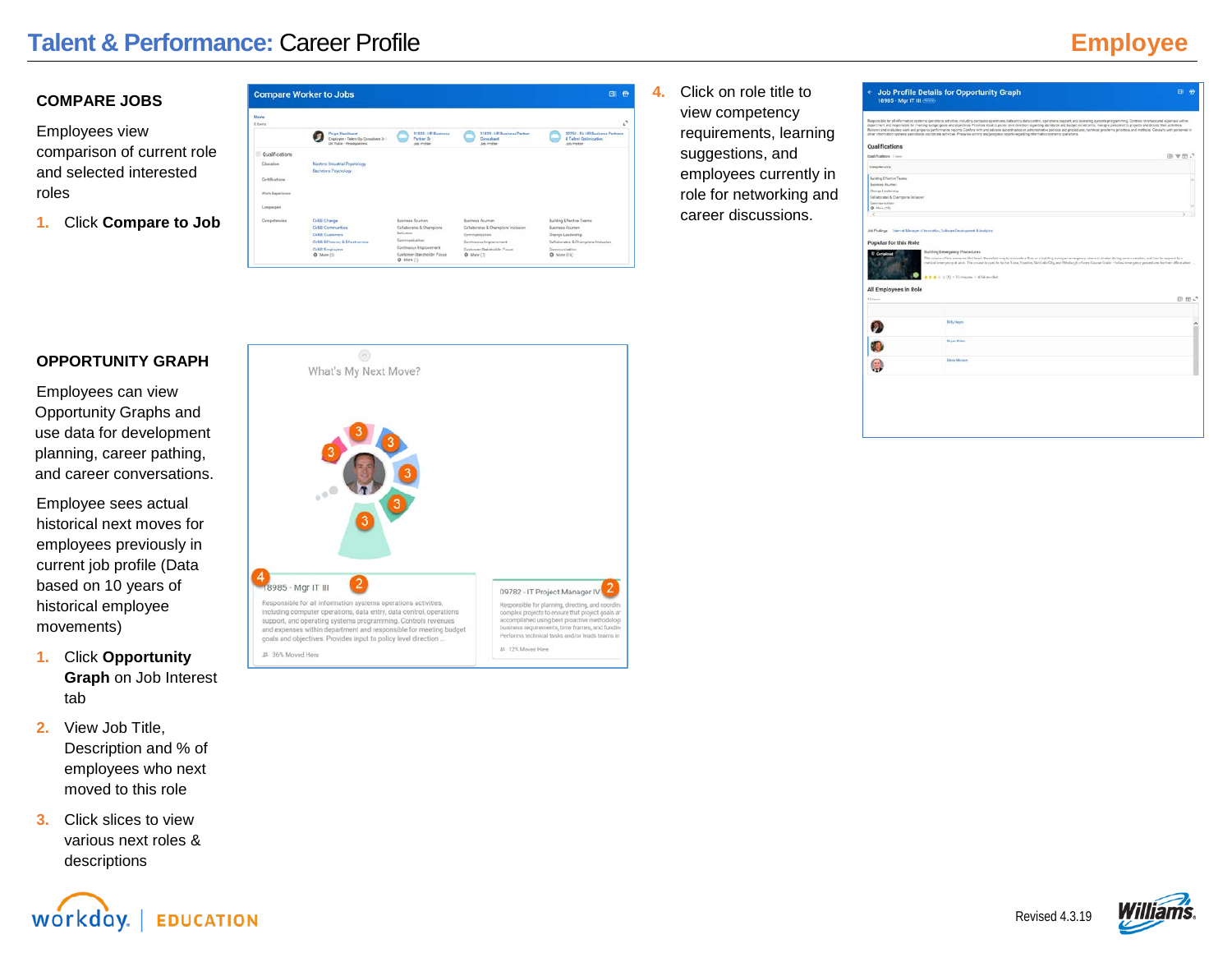# **MANAGE RELOCATION**

Input details regarding your willingness & ability to relocate both short and long term. This information flows to/from your worker profile and Individual Development Plan, if applicable.

- **1.** Click **Relocation**
- **2.** Click **Edit**
- **3.** Select Short Term relocation preference from dropdown (yes/no)
- **4.** Select state(s) willing to relocate short term from dropdown. Pick all that apply.
- **5.** Select Long Term relocation preference from dropdown (yes/no)
- **6.** Select state(s) willing to relocate long term from dropdown. Pick all that apply.
- **7.** Enter Additional Information as context for preference
- **8.** Click **Submit**
- **9.** Click **Done** to complete step

# **Short Term**

| Are you willing to relocate? | Yes               |  |
|------------------------------|-------------------|--|
| Where for short term?        | $\times$ Colorado |  |
| <b>Long Term</b>             |                   |  |
| Are you willing to relocate? | Yes               |  |
| Where for long term?         | $\times$ Utah     |  |

# **Additional Information**

|               | Interesting in pursuing leadership opportunities in the Salt Lake City office |        |
|---------------|-------------------------------------------------------------------------------|--------|
| <b>Submit</b> | <b>Save for Later</b>                                                         | Cancel |

# **MANAGE EDUCATION**

Input your education history by selecting from the available dropdowns. If you cannot find institution in dropdown; type in new institution and information will be routed for review and potential follow-up.

- **1.** Click **Education**
- **2.** Click **Add**
- **3.** Select Country from dropdown
- **4.** Select School from dropdown (if not listed, check box and enter school for review and possible followup)
- **5.** Select degree from dropdown
- **6.** Select degree received (yes/no)
- **7.** Enter year degree received
- **8.** Select field of study from dropdown
- **9.** Enter first year attended
- **10.** Enter last year attended
- **11.** Enter grade average
- **12.** Click **Add** to add additional education
- **13.** Click **Submit**
- **14.** Click **Done** to complete step





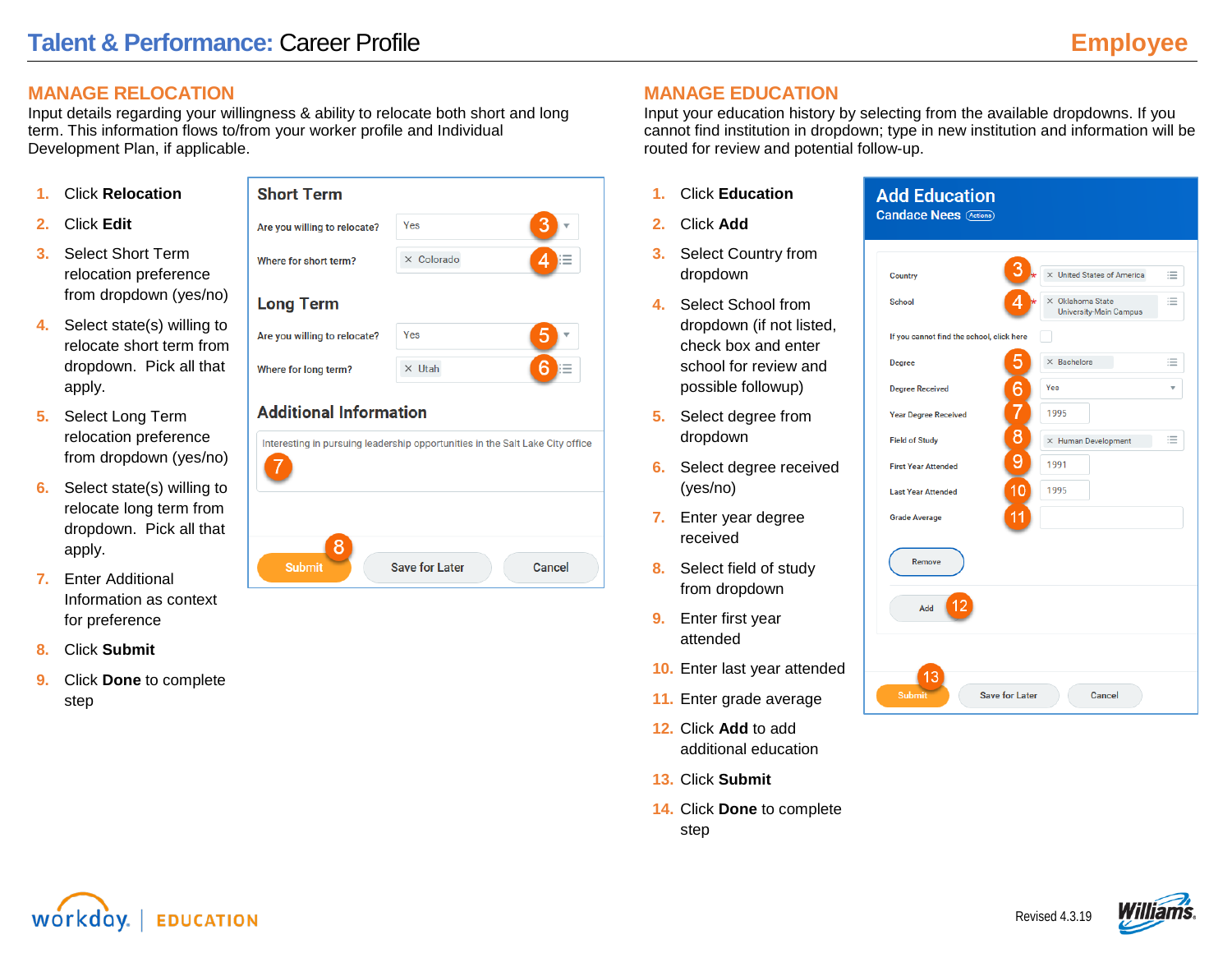Щ

American Society for Training & Developmen

# **MANAGE CERTIFICATIONS**

Input certifications earned and other relevant details. If you cannot find certification in dropdown; type in new certification and information will be routed for review and potential follow-up.

- **1.** Click **Certifications**
- **2.** Click **Add**
- **3.** Select Country from dropdown
- **4.** Select Certification from dropdown (if not listed, check box and enter certifcation for review and possible followup)
- **5.** Enter certification number
- **6.** Enter issued date
- **7.** Enter expiration date
- **8.** Attach documents by clicking to expand and select files
- **9.** Click **Add** to add additional certifications
- **10.** Click **Submit**
- **11.** Click **Done** to complete step



# **MANAGE PROFESSIONAL AFFILIATIONS**

Input details related to professional affiliations of which you are a member, volunteer, mentor, committee or board member, etc.

Name

**Candace Nees** (Actions)

If you cannot find the affiliation, click here

**Add Professional Affiliation** 

- **1.** Click **Professional Affiliations**
- **2.** Click **Add**
- **3.** Select Professional Affiliation from dropdown (if not listed, check box and enter affiliation for review and possible followup)
- **4.** "Type" will autopopulate
- **5.** Select affiliation relationship from dropdown
- **6.** Enter begin date
- **7.** Enter end date
- **8.** Add phone, address and email of affiliation if desired
- **9.** Click **Add** to add additional affiliations
- **10.** Click **Submit**
- **11.** Click **Done** to complete step

| <b>Type</b>                            | Industry / Field of Work |
|----------------------------------------|--------------------------|
| Relationship                           | 這<br>$\times$ Member     |
| 456<br>567<br><b>Begin Date</b>        | 01/01/1997               |
| <b>End Date</b>                        | MM/DD/YYYY □             |
| <b>Contact Information</b>             |                          |
| Phone                                  |                          |
| Add                                    |                          |
| <b>Address</b>                         |                          |
| Add                                    |                          |
| Email                                  |                          |
| Add                                    |                          |
| Remove                                 |                          |
| Add                                    |                          |
|                                        |                          |
|                                        |                          |
|                                        |                          |
| 10<br>Submit-<br><b>Save for Later</b> | Cancel                   |
|                                        |                          |



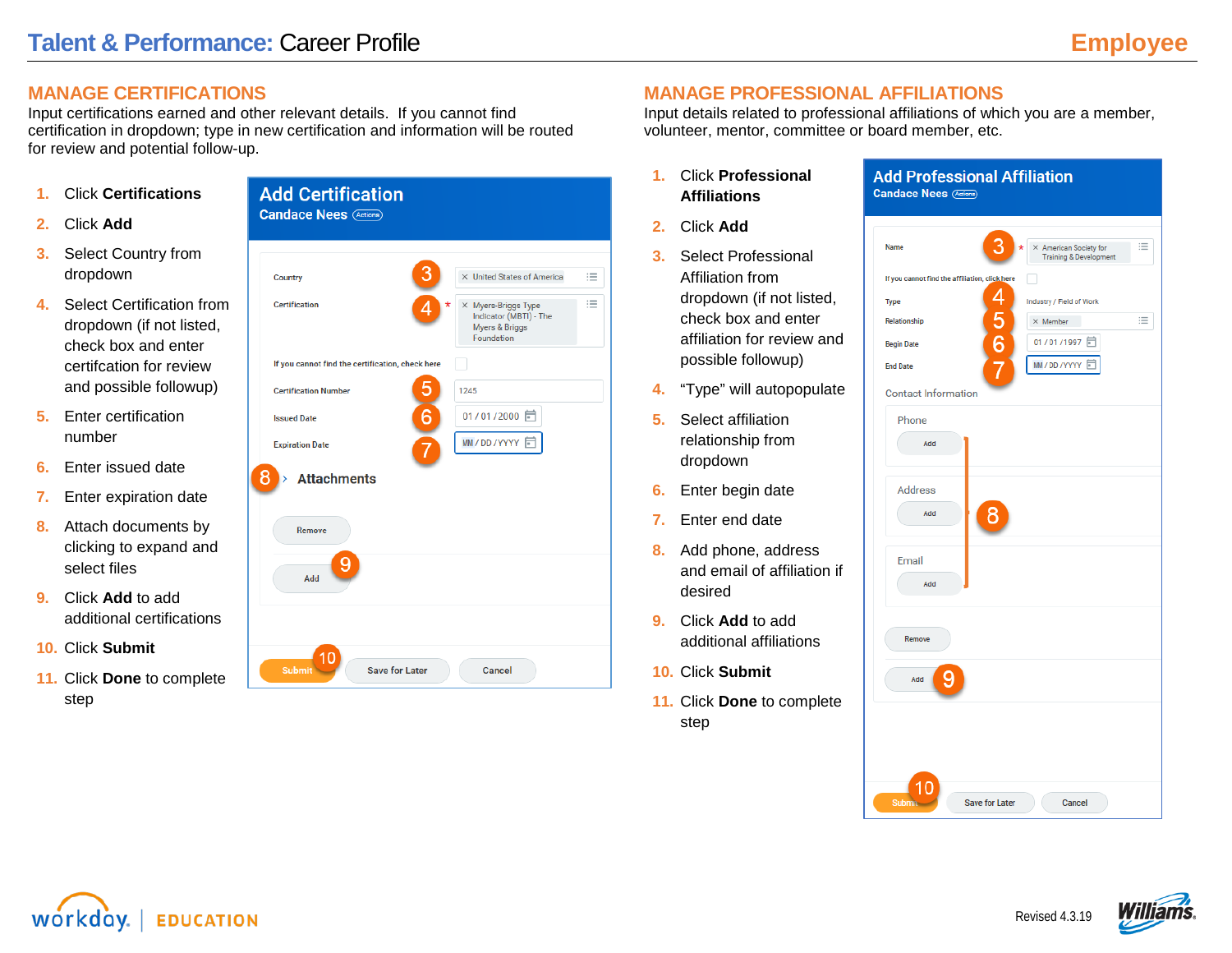# **MANAGE ACHIEVEMENTS**

Input awards or other recognition received during your career (including Williams).

- **1.** Click **Achievements**
- **2.** Click **Add Award and Achievement**
- **3.** Select Type from dropdown
- **4.** Enter Title
- **5.** Enter Sponsor/Issuer
- **6.** Enter Start Date
- **7.** Enter End Date
- **8.** Enter Description as context for award
- **9.** Select related position from dropdown
- **10.** Enter URL if desired
- **11.** Click **Add** to add additional awards
- **12.** Click **Submit**
- **13.** Click **Done** to complete step



### **MANAGE TRAINING**

Input relevant external training or internal training not completed through Williams' learning system.

- **1.** Click **Training**
- **2.** Click **Add**
- **3.** Enter Training Course Title
- **4.** Select Training type from dropdwon
- **5.** Enter Description as context for training
- **6.** Enter Completed on date
- **7.** Enter Training Duration in delivered contact hours
- **8.** Click **Add** to add additional training
- **9.** Click **Submit**
- **10.** Click **Done** to complete step